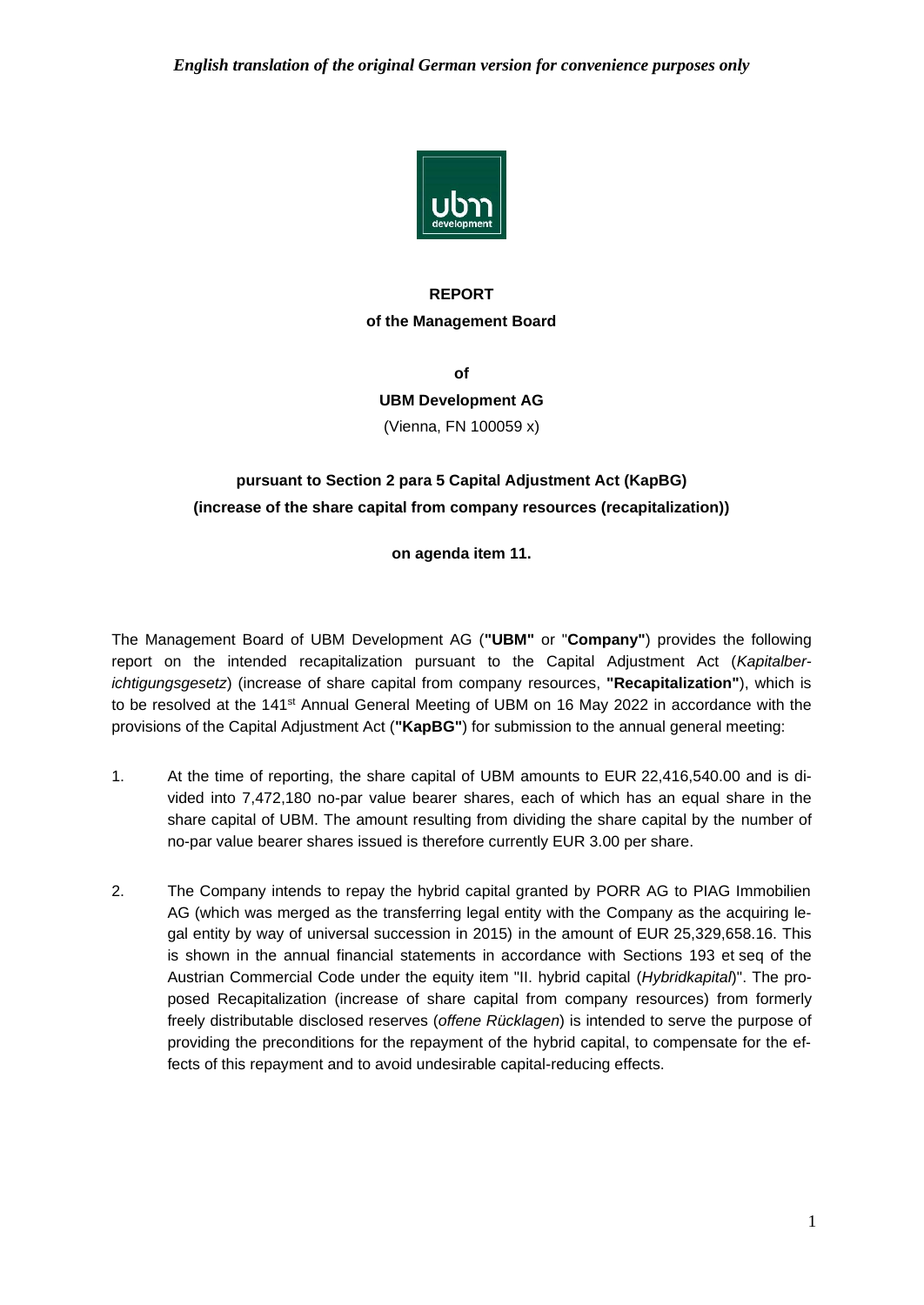### *English translation of the original German version for convenience purposes only*

- 3. The Recapitalization shall be based on the approved annual financial statements of UBM as of 31 December 2021, which were issued with an unqualified audit opinion by BDO Austria GmbH Wirtschaftsprüfungs- und Steuerberatungsgesellschaft, 1100 Vienna, Am Belvedere 4, as auditors of the Company.
- 4. In the approved annual financial statements of UBM as of 31 December 2021, the item "V. Retained earnings (*Gewinnrücklagen*) - 2. Other (free) reserves" – as convertible disclosed reserves (*offene Rücklagen*) within the meaning of Section 2 para 3 KapBG – shows a total of EUR 62,506,898.68. It is thus noted that for the respective Recapitalization (increase of the share capital from capital resources) in the annual financial statements of UBM as of 31 December 2021 disclosed reserves (*offene Rücklagen*) are available in a sufficient amount.
- 5. The Management Board of UBM proposes to increase the share capital from company resources without issuing new shares (Recapitalization pursuant to the Capital Adjustment Act) retroactively as of 31 December 2021 from currently EUR 22,416,540.00 by EUR 29,888,720.00 to EUR 52,305,260.00 by converting the partial amount of EUR 29,888,720.00 of the retained earnings (*Gewinnrücklage*) of EUR 62,506,898.68 shown as other (free) reserves in the annual financial statements as of 31 December 2021.
- 6. As a result of the Recapitalization, the share capital of the Company will be increased to an amount, which, when divided by the number of shares, initially results in a pro rata amount per share in the share capital of exactly EUR 7.00.
- 7. The number of existing shares does not change as a result of this Recapitalization, as only no-par value bearer shares have been issued. The issuance of new shares is omitted, the pro rata amount per no-par value bearer share in the share capital increases from currently EUR 3.00 to EUR 7.00.
- 8. The resolution of the annual general meeting on the Recapitalization (increase of the share capital from company resources) shall be filed by the Management Board for registration with the companies register. This increase of the share capital shall be effected without issuing new shares (Section 4 para 1 KapBG). The Recapitalization (increase of the share capital from company resources) shall benefit all shareholders pro rata to the extent of their shareholding, without any further steps required by the Company or the shareholders.
- 9. With regard to the presentation of the material factors that are decisive for the Recapitalization (increase of the share capital from company resources) are the following reasons to be mentioned:

Pursuant to clause 8.5 of the relevant agreement on the hybrid capital, termination and repayment of the hybrid capital may in particular only take place if a recapitalization is carried out in accordance with the Capital Adjustment Act.